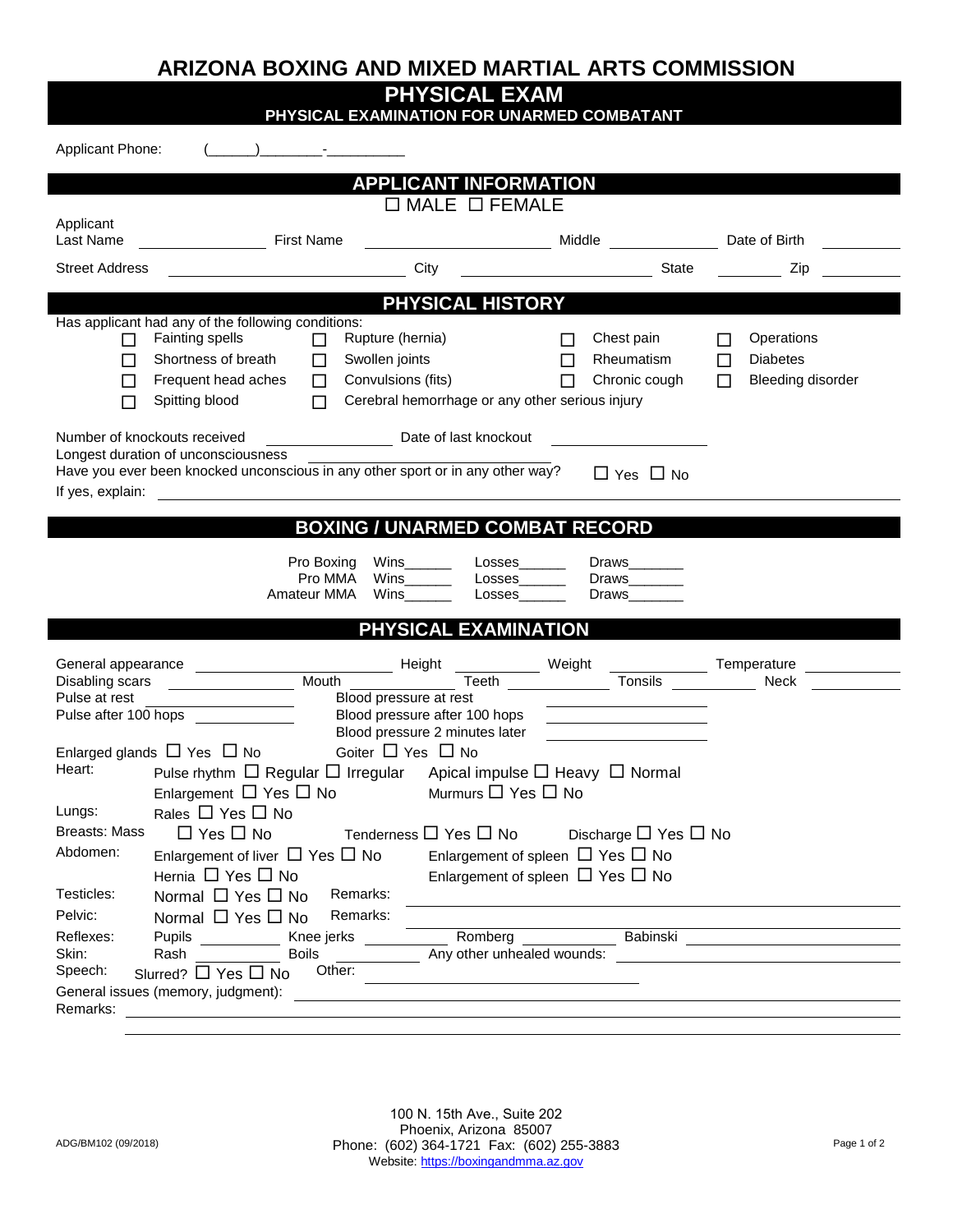#### **EYE HISTORY**

Has applicant every had any of the following conditions:

- 1. Blurred vision?  $\Box$  Yes  $\Box$  No
- 2. Surgical procedures done to his/her eye(s) or the tissues around the eye other than simple sutures of the skin around the eye?  $\Box$  Yes  $\Box$  No
- 3. Has applicant ever been informed by a physician that he/she had significant eye problems such as retinal detachment, retinal tear, primary or secondary glaucoma, aphakia, pseudophakia lens?  $\Box$  Yes  $\Box$  No

## **EYE EXAMINATION**





| Visual Field |       |  |  |  |  |
|--------------|-------|--|--|--|--|
| Left         | Right |  |  |  |  |
|              |       |  |  |  |  |

## **SEROLOGY**

**THE ORIGINAL REQUIRED LAB REPORT WITH APPLICANT'S NAME AND DATE THE TEST WAS PERFORMED MUST BE SUBMITTED.** 

**REQUIRED LAB REPORTS TO INCLUDE: HIV, Hepatitis B (Surface Antigen) and Hepatitis C (Antibody)**

## **EXAMINING PHYSICIAN (MUST BE AN MD OR DO PHYSICIAN)**

**I** have examined the above named subject and  $I$  □ HAVE □ HAVE NOT medically cleared to fight.

| Remarks:              |                                            |                |                                    |             |
|-----------------------|--------------------------------------------|----------------|------------------------------------|-------------|
|                       |                                            |                |                                    |             |
|                       |                                            |                |                                    |             |
| PHYSICIAN'S NAME      | LICENSE #                                  | (PLEASE PRINT) | SIGNATURE BY (MD or DO) ONLY       | <b>DATE</b> |
|                       |                                            |                |                                    |             |
| <b>OFFICE NAME</b>    |                                            |                |                                    |             |
|                       |                                            |                |                                    |             |
|                       |                                            |                |                                    |             |
| <b>STREET ADDRESS</b> |                                            |                |                                    |             |
|                       |                                            |                |                                    |             |
| <b>CITY</b>           | <b>STATE</b>                               | ZIP CODE       | <b>PHONE NUMBER</b>                |             |
|                       | $*M$ $\Gamma$ $\Gamma$ $\Lambda$ $\Lambda$ |                | DELEACE AUTHODIZATION DV ADDUCANT* |             |

# **\*MEDICAL RELEASE AUTHORIZATION BY APPLICANT\***

**I AUTHORIZE any physician to release to the Arizona Boxing and MMA Commission any of my medical records in his/her possession. I also authorize the Arizona Boxing and MMA Commission to release any medical information or other personal information with respect to my status and licensure as a professional boxer or unarmed combatant which may be contained in any of its records to other State Commissions. I agree that a photographic copy of this authorization shall be valid as the original. I agree that this authorization will be valid for a period of one year from the date indicated in this document.** 

**NAME OF APPLICANT (PLEASE PRINT) APPLICANT'S SIGNATURE DATE**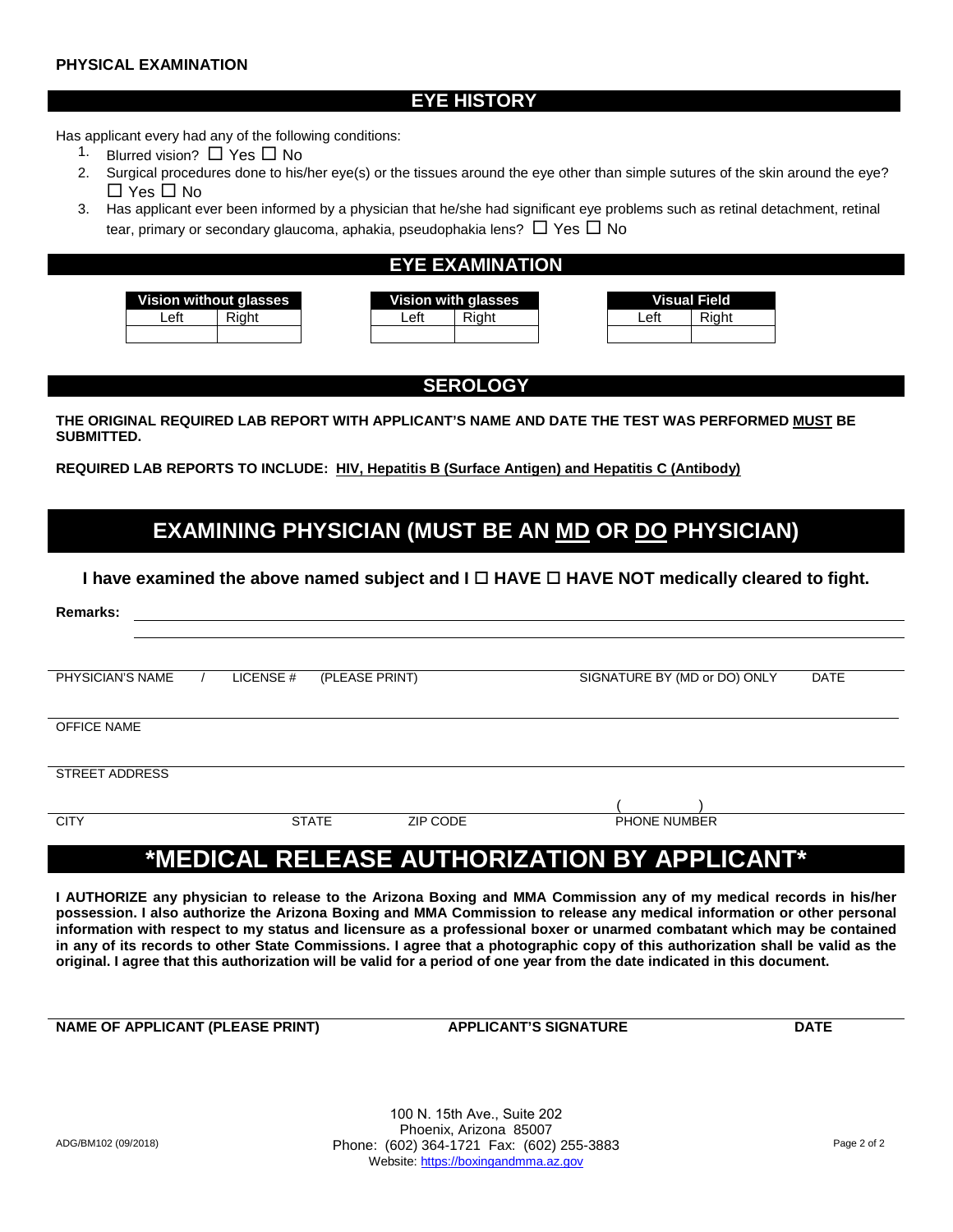# **ARIZONA BOXING AND MIXED MARTIAL ARTS COMMISSION**

| <b>DILATED EYE EXAM</b><br><b>REPORT OF EYE EXAMINATION FOR</b><br>PROFESSIONAL BOXER / UNARMED COMBATANT<br><b>TO BE PERFORMED</b><br>BY AN OPTOMETRIST OR OPHTHALMOLOGIST                                                                                                                                                                                                                                                                                                                                                                                                                                                                                                                                                                                          |                                   |                                                                                                                  |                                                          |                                               |                                                                 |                |                                                                                                                                                                                                                               |  |
|----------------------------------------------------------------------------------------------------------------------------------------------------------------------------------------------------------------------------------------------------------------------------------------------------------------------------------------------------------------------------------------------------------------------------------------------------------------------------------------------------------------------------------------------------------------------------------------------------------------------------------------------------------------------------------------------------------------------------------------------------------------------|-----------------------------------|------------------------------------------------------------------------------------------------------------------|----------------------------------------------------------|-----------------------------------------------|-----------------------------------------------------------------|----------------|-------------------------------------------------------------------------------------------------------------------------------------------------------------------------------------------------------------------------------|--|
| Last Name                                                                                                                                                                                                                                                                                                                                                                                                                                                                                                                                                                                                                                                                                                                                                            |                                   | <b>First Name</b>                                                                                                |                                                          |                                               |                                                                 |                |                                                                                                                                                                                                                               |  |
| <b>Street Address</b>                                                                                                                                                                                                                                                                                                                                                                                                                                                                                                                                                                                                                                                                                                                                                |                                   |                                                                                                                  |                                                          |                                               |                                                                 |                |                                                                                                                                                                                                                               |  |
| $\square$ BOXER                                                                                                                                                                                                                                                                                                                                                                                                                                                                                                                                                                                                                                                                                                                                                      | Boxing Record:                    |                                                                                                                  |                                                          | $\square$ MMA FIGHTER:                        |                                                                 | MMA Record:    |                                                                                                                                                                                                                               |  |
| <b>HISTORY</b><br>If possible provide the following information:<br>Name and hometown of physician in charge:<br>Has applicant ever had any of the following conditions:<br>Blurred vision □ Yes □ No<br>1.<br>2.<br>Surgical procedures done to his/her eye(s) or the tissues around the eye other than simple sutures of the skin around the<br>eye? □ Yes □ No<br>3.<br>Has applicant ever been informed by a physician that he/she had significant eye problems such as retinal detachment, retinal<br>tear, primary or secondary glaucoma, aphakia, pseudophakia, dislocated lens, or cataract? □ Yes □ No<br>If yes, please explain:<br><u> 1989 - Johann Harry Barn, mars ar y brening ar y brening ar y brening ar y brening ar y brening ar y brening a</u> |                                   |                                                                                                                  |                                                          |                                               |                                                                 |                |                                                                                                                                                                                                                               |  |
| Eye disease: $\Box$ Yes $\Box$ No List nature of disease:<br>4.<br>Eye injury: $\Box$ Yes $\Box$ No List nature of injury:<br>5.<br>Detached retina surgery on either eye: □ Yes □ No<br>6.<br>List which eye and when and where surgery was done:<br><b>EXAMINATION</b>                                                                                                                                                                                                                                                                                                                                                                                                                                                                                             |                                   |                                                                                                                  |                                                          |                                               |                                                                 |                |                                                                                                                                                                                                                               |  |
| <b>VISION:</b>                                                                                                                                                                                                                                                                                                                                                                                                                                                                                                                                                                                                                                                                                                                                                       | <b>Without</b><br>With            |                                                                                                                  |                                                          | REFRACTION: If either eye is 20/40 or worse:  |                                                                 |                |                                                                                                                                                                                                                               |  |
| Right<br>Left                                                                                                                                                                                                                                                                                                                                                                                                                                                                                                                                                                                                                                                                                                                                                        | <b>Glasses</b>                    | Right<br>Left                                                                                                    |                                                          | Sph<br>Sph                                    |                                                                 | Cyl x<br>Cyl x | Acuity<br>Acuity                                                                                                                                                                                                              |  |
| Intraocular<br>Tension<br>Motility<br><b>Binocular Vision</b>                                                                                                                                                                                                                                                                                                                                                                                                                                                                                                                                                                                                                                                                                                        | Right<br>Left<br>Normal<br>Normal | Abnormal<br>Abnormal                                                                                             |                                                          | mmHg                                          |                                                                 |                | Remarks: National Property of the Contract of the Contract of the Contract of the Contract of the Contract of the Contract of the Contract of the Contract of the Contract of the Contract of the Contract of the Contract of |  |
|                                                                                                                                                                                                                                                                                                                                                                                                                                                                                                                                                                                                                                                                                                                                                                      | <b>SLIT LAMP EXAM</b>             | Right                                                                                                            | <b>NORMAL</b><br>Left                                    | Right                                         | <b>ABNORMAL</b><br>Left                                         |                | <b>SPECIFIC ABNORMALITIES</b>                                                                                                                                                                                                 |  |
| Conjunctiva<br>Cornea<br>Iris/Pupil<br>Lens<br>Eyelids                                                                                                                                                                                                                                                                                                                                                                                                                                                                                                                                                                                                                                                                                                               |                                   | $\Box$<br>$\Box$<br>$\Box$<br>$\Box$                                                                             | $\Box$<br>◘<br>◘<br>◘                                    | О<br>$\Box$<br>$\Box$<br>$\Box$               | $\Box$<br>$\Box$<br>$\Box$<br>$\Box$                            |                |                                                                                                                                                                                                                               |  |
| Disc<br>Macula<br>Vessels<br>Peripheral Retina                                                                                                                                                                                                                                                                                                                                                                                                                                                                                                                                                                                                                                                                                                                       |                                   | INDIRECT OPHTHALMOSCOPY WITH SCLERAL DEPRESSION (Dilated Pupil)<br>Right<br>$\Box$<br>$\Box$<br>$\Box$<br>$\Box$ | <b>NORMAL</b><br>Left<br>□<br>$\Box$<br>$\Box$<br>$\Box$ | Right<br>$\Box$<br>$\Box$<br>$\Box$<br>$\Box$ | <b>ABNORMAL</b><br>Left<br>$\Box$<br>$\Box$<br>$\Box$<br>$\Box$ |                | <b>SPECIFIC ABNORMALITIES</b>                                                                                                                                                                                                 |  |

100 N. 15th Ave., Suite 202 Phoenix, Arizona 85007 Phone: (602) 364-1721 Fax: (602) 255-3883 Website: [https://boxingandmma.az.gov](https://boxingandmma.az.gov/)